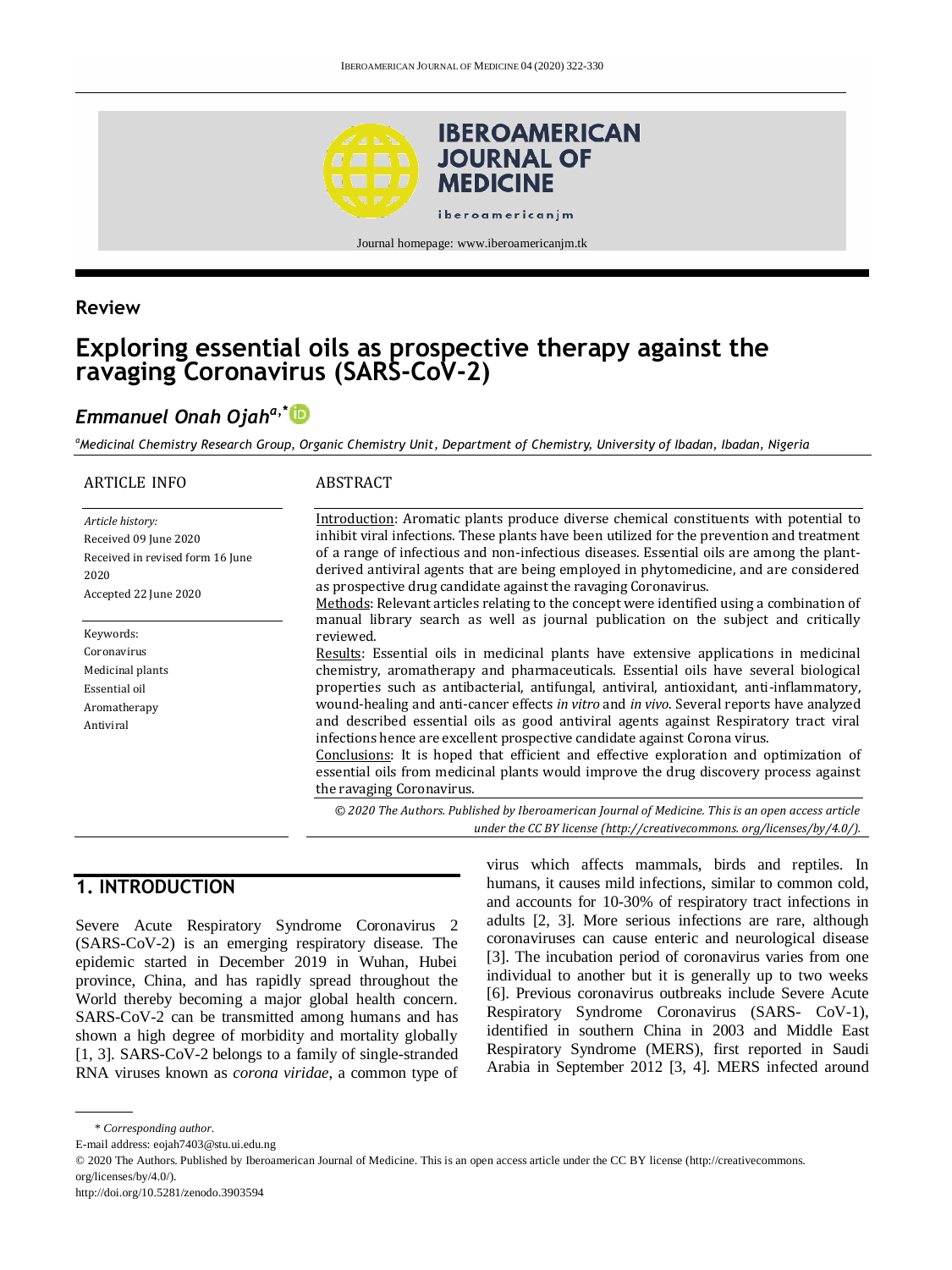2,500 people and led to more than 850 deaths while SARS infected more than 8,000 people and resulted in nearly 800 deaths [5]. SARS-CoV-2 is a new strain of coronavirus that has not been previously identified in humans. Although the incubation period of this strain is currently unknown, the United States Centers for Disease Control and Prevention indicated that symptoms may appear in as few as 2 days or as long as 14 days after exposure. Chinese researchers have indicated that SARS-CoV-2 may be infectious during its incubation period [\[6\].](https://www.pharmaceutical-journal.com/news-and-analysis/features/everything-you-should-know-about-the-coronavirus-outbreak/20207629.article?firstPass=false#fn_6) The number of reported cases of SARS-CoV-2 infection increased geometrically from March to June 2020. On June 1, 2020 the global number of infected individuals was 6,057,853 with as many as 31,166 deaths worldwide across World Health Organization region as indicated in Figure 1 and Figure 2 [7]. A large number of laboratory confirmed cases and mortality had been recorded in the past three months in America and Europe compared to other continents in the World as expressed by the World Health Organization in Figure 2 [7].

There are currently no approved vaccines available for the prevention of the infection therefore; there is an urgent demand for potential chemotherapeutic agents to mitigate this ravaging disease. Since the start of the pandemic, there has been an urgent need to accelerate the research and development of SARS-CoV-2 candidate vaccines. Essential oils have been screened against several pathogenic viruses and other respiratory diseases caused by viral infections. Due to the activities of several essential oil components against human pathogenic viruses, essential oil components could be potentially useful antiviral agent against SARS-

CoV-2.

## **2. WHAT ARE ESSENTIAL OILS?**

Essential oils are odorous and volatile compounds found in plants and are stored in special fragile secretory structures, such as glands, secretory hairs, secretory ducts, secretory cavities or resin ducts [8-11]. The total essential oil content of plants is generally very low and rarely exceeds 1% [12], however the percentage yield of essential oils may exceed 1% for example clove (*Syzygium aromaticum*) and nutmeg (*Myristica fragrans*) exceeds 10% yield. Essential oils are hydrophobic, soluble in alcohol, non-polar or weakly polar solvents but only slightly soluble in water. They are usually colourless or pale yellow, with exception of the blue essential oil of chamomile (*Matricaria chamomilla*) and most are liquid of lower density compared to water with few exceptions of the essential oil obtained from sassafras, vetiver, cinnamon and clove [13]. Aromatherapy utilizes various essential oils that can be issued through topical application, massage, inhalation or water immersion to stimulate a desired therapeutic response. They are colorless pleasant smelling liquids with high refractive index. Essential oils are composed of saturated and unsaturated hydrocarbons, alcohol, aldehydes, esters, ethers, ketones, oxides phenols and terpenes which may produce characteristic odours. Essential oils are neither acidic nor alkaline. They have the ability to go into the body tissues and literally become free radical scavengers [14].



*Figure 1: World distribution of the number of confirmed cases reported as at 01, June 2020 by the World Health Organization (WHO) [7].*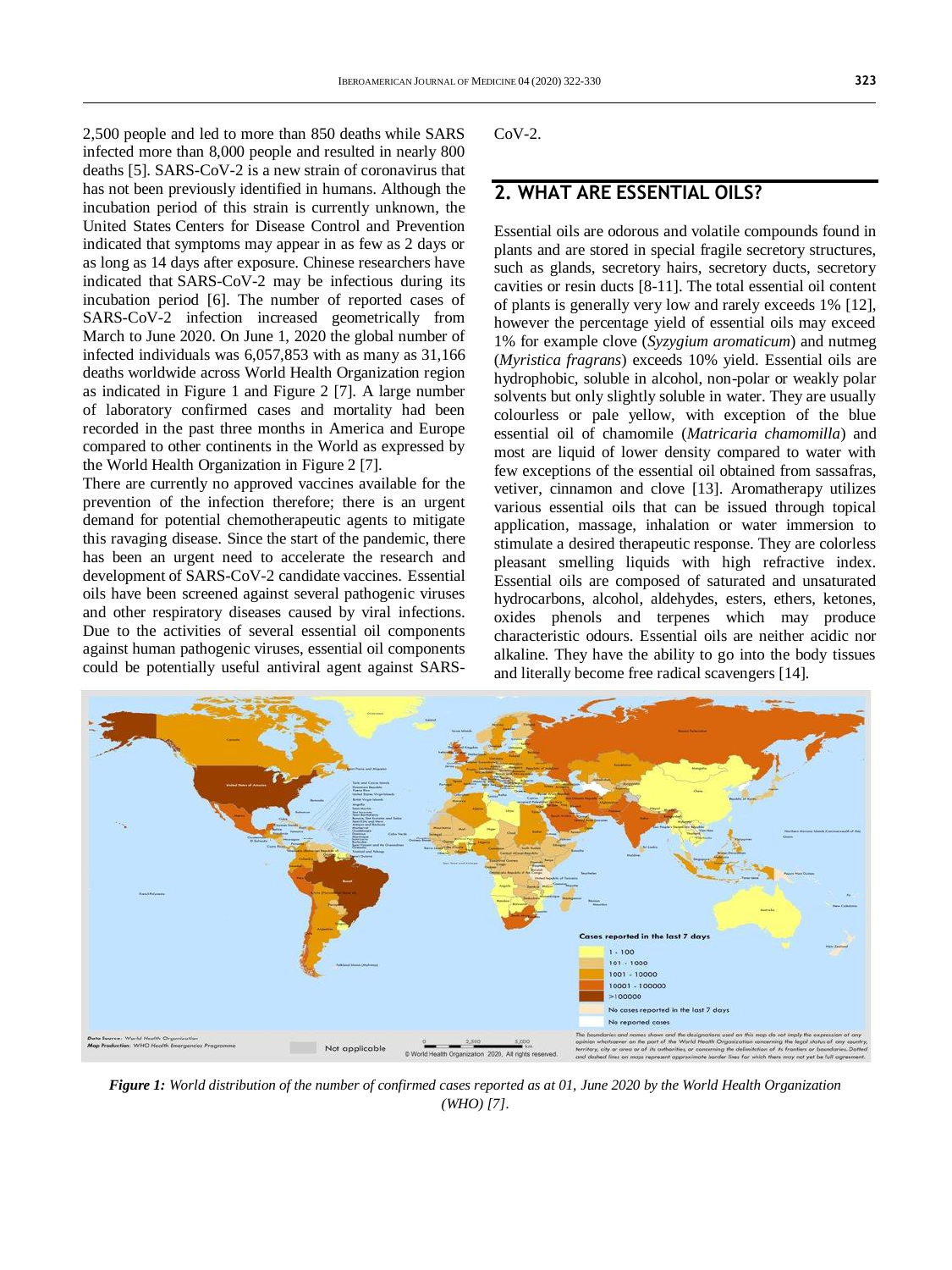

*Figure 2: Number of confirmed cases, by the World Health Organization region from 30 December 2019 through 01 June, 2020 [7]. Counts reflect laboratory-confirmed cases based on WHO case definitions, unless stated otherwise and include both domestic and repatriated cases.*

# **3. CLASESS OF ESSENTIAL OILS**

Essential oils can be classified based on the number of carbon chain formed from basic isoprene units (monoterpenes:  $C_{10}$ , sesquiterpenes:  $C_{15}$ , and diterpenes:  $C_{20}$ ). Essential oils contain the following classes of compounds [15, 16];

- Hydrocarbons (Examples include: Limonene, myrcene, p-menthane, α-pinene, β-pinene, αsabinene, p-cymene, myrcene, α–phellandrene, thujane, fenchane, farnesene, azulene, cadinene and sabinene).
- Esters (Examples include: linalyl acetate, geraniol acetate,eugenol acetate and bornyl acetate).
- Oxides (Examples include: bisabolone oxide, linalool oxide, sclareol oxide and ascaridole).
- Lactones (Examples include: nepetalactone, bergaptene, costuslactone, dihydronepetalactone, alantrolactone, pinepetalactone, aesculatine, citroptene, and psoralen).
- Alcohols (Examples include: linalool, menthol, borneol, santalol, nerol, citronellol and geraniol).
- Phenols (Examples include: thymol, eugenol, carvacrol and chavicol).
- Aldehydes (Examples include: citral, myrtenal, cuminaldehyde, citronellal, cinnamaldehyde and benzaldehyde).

 Ketones (Examples include: carvone, menthone, pulegone, fenchone, camphor, thujone and verbenone)

Examples of some classes of essential oils constituents, monoterpene hydrocarbon and oxygenated monoterpenes, sesquiterpene hydrocarbon and oxygenated sesquiterpenes are indicated in Figures 3, 4 and 5, respectively [15, 16]

#### **4. THERAPEUTIC BENEFITS OF ESSENTIAL OILS**

Aromatic herbs, spices and some dietary supplements can supply the body with essential oils. There are a lot of specific dietary sources of essential oils, such as orange and citrus peel, caraway, cherry, spearmint, black pepper and lemon grass. Thus, human exposure to essential oils through diet or environment is widespread. In most cases, essential oils can be absorbed from the food matrix or as pure products and cross the blood brain barrier easily. This later property is due to the lipophilic character of volatile compounds and their small size. The action of essential oils begins by entering the human body via three possible different ways including direct absorption through inhalation, ingestion or diffusion through the skin tissue [17-20].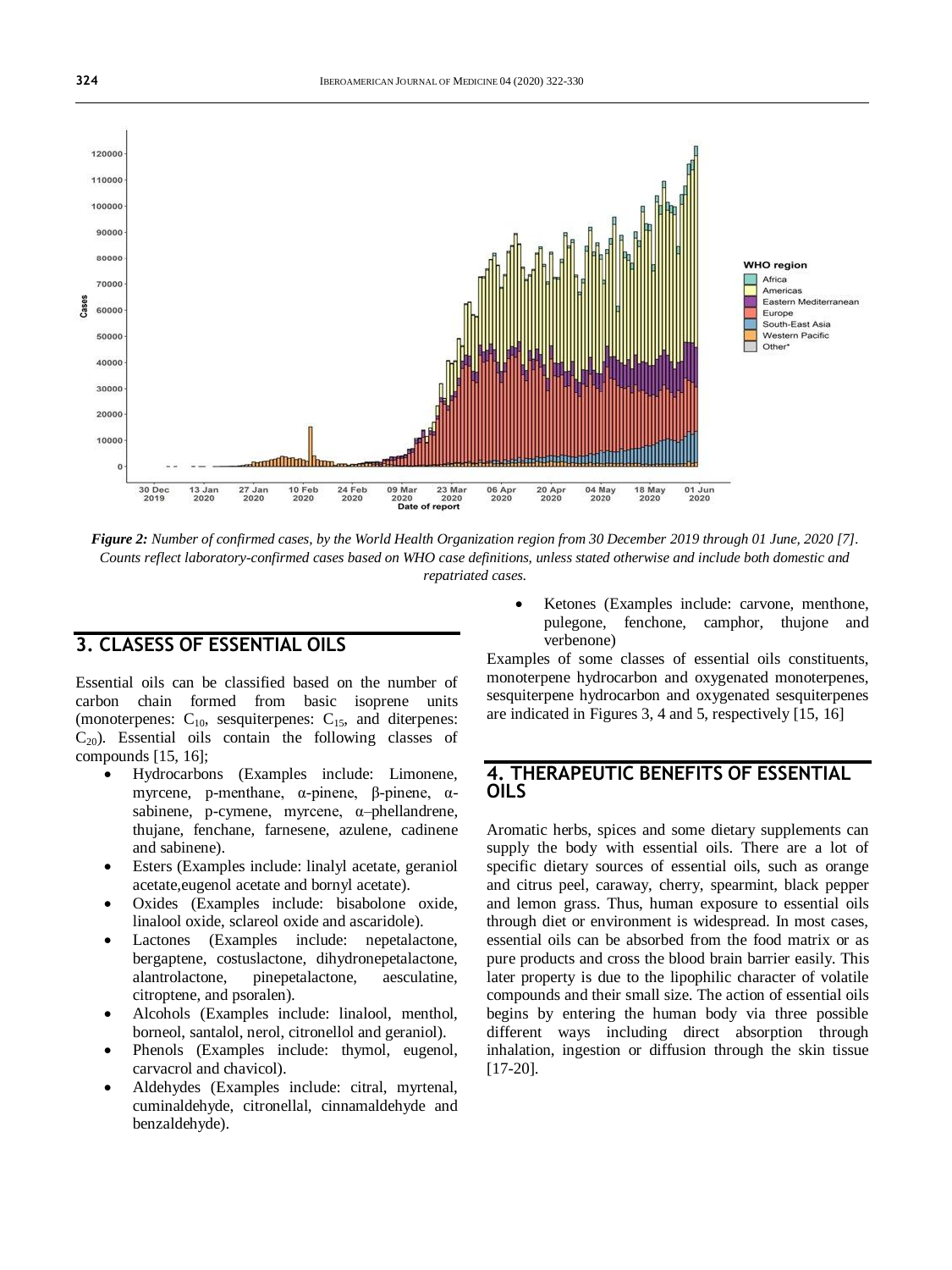

*Figure 3: Examples of essential oil constituent.*



**Monoterpene Hydrocarbons** 



Oxygenated Monoterpenes

*Figure 4: Classes of essential oil (Monoterpene hydrocarbons and Oxygenated monoterpenes).*

#### **4.1. INHALATION**

Essential oils can enter the body easily by inhalation. Due to their volatility, they can be inhaled easily through the respiratory tract and lungs, which can distribute them into the bloodstream. In general, the respiratory tract offers the most rapid way of entry into the body system followed by the dermal pathway [20, 21].



Cadinene

**Sesquiterpene Hydrocarbons** 



Oxygenated sesquiterpenes

*Figure 5: Classes of essential oils (Sesquiterpene hydrocarbons and Oxygenated Sesquiterpene).*

#### **4.2. ABSORPTION THROUGH THE SKIN**

Essential oil compounds are fat soluble, thus they have the ability to permeate membranes of the skin before being captured by the micro-circulation and drained into the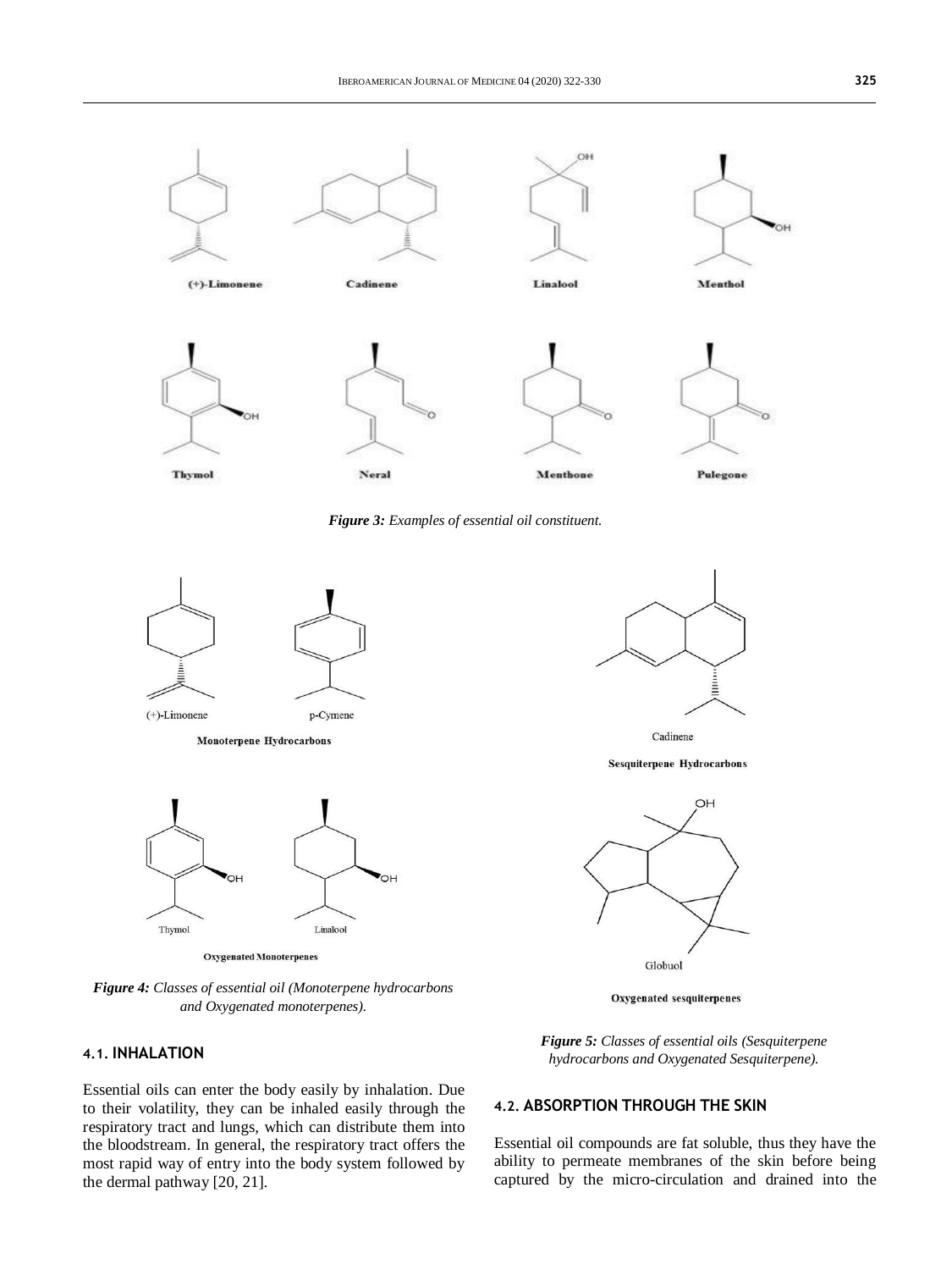systemic circulation, which reaches all targets organs [22, 23].

#### **4.3. INGESTION**

Oral ingestion of essential oils needs attention due to the potential toxicity of some oils. Ingested essential oil compounds may then be absorbed and delivered to the rest of the body by the bloodstream and then distributed to parts of the body. Once essential oil molecules are in the body, they interrelate with physiological functions by three distinct modes of action which may be Biochemical (pharmacological), Physiological or Psychological. Biological activity of essential oils may be due to one of the compounds or due to the entire mixture [22-24].

# **5. MEDICINAL AND PHARMACOLOGICAL USES OF ESSENTIAL OILS**

Essential oils are valuable natural products used as raw materials in aromatherapy, phytotherapy, perfumery, cosmetics, spices and nutrition [25]. Aromatherapy is the therapeutic use of fragrances or at least mere volatiles to treat or prevent diseases by means of inhalation [26]. Inhalation of essential oils has a significant role in controlling the central nervous system. For instance, aroma inhibition of storax pill essential oil and inhalation of *Aconus gramineus* rhizome essential oils are used in Chinese folk medicine in the treatment of epilepsy [27, 28]. The fragrance compounds, cisjasmonate, which characterized the aroma of *Jasminum grandiflorum* have a tranquilizing effect on the brain upon inhalation [29]. Cendrol, which is a major component of card-wood essential oil, shows a sedative effect and prolonged pentobarbital induced sleeping time on rats upon inhalation [30]. The vapour of lavender essential oil or one of its main component linalool may also be utilized for the treatment of menopausal disorder through inhalation [31]. Lavender essential oil demonstrated an analgesic activity, mainly relevant after inhalation at doses devoid of sedative side effects [32].

Medicinal chemists are more interested in the medicinal properties of essential oils. Many oils show antibacterial, fungicidal, relaxant, stimulating, antidepressant effect and can be very effective therapeutic agent. Essential oils are known for their therapeutic properties hence, used in the treatment of various infections caused by both pathogenic and non-pathogenic diseases. Pathogenic diseases caused by bacteria, virus, and fungi can be treated with essential oils. Strong *in vitro* evidence indicates that essential oil can act as antibacterial agent against a wide spectrum of pathogenic bacteria strains including; *Listeria monocytogenes, Linnocua, Salmonella typhimurium, Shigella dysentria, Bacillus cerus*, and *Staphylococcus aureus* [33-36]. Thyme and oregano essential oils can inhibit some pathogenic bacteria strains such as

*Escherichia coli, Salmonella typhimurium, Salmonella entritidis* and *Salmonella choleraesuis* [37], with the inhibition directly correlated to the phenolic components carvacrol and thymol. Eugenol and carvocrol showed an inhibitory effect against the growth of four strains of *Escherichia coli* and *Listeria* mono-cytogens [38]. Essential oil with significant concentration of thymol and carvacrol inhibited gram positive more than gram-negative pathogenic bacteria [39].

Essential oils show bactericidal activity against oral and dental pathogenic microorganisms and can be incorporated into rinses or mouth washes for pre-procedural mouth control, general improvement of oral health, interdental hygiene and to control oral malodour [40]. Mouth rinses containing essential oils with chlorhexine gluconate are commonly used as preprocedural preparations to prevent possible disease transmission and decrease aerolization of bacteria [41]. *Croton cajucara* benth essential oil was found to be toxic to some pathogenic bacteria and fungi associated with oral cavity diseases [42].

Besides their antibacterial and antifungal activities, essential oils have also been reported to possess interesting antiviral activities. They have demonstrated virucidal properties with the advantages of low toxicity [43]; Herpes simplex virus (type III) causes some of the most common viral infections in human and can be fatal. Synthetic antiviral drugs have been used to treat Herpes infection, but not all are efficacious in treatment of genital herpes infections. Incorporation of *Artemisia arboreseens*  essential oils in multi lamella liposomes greatly improved its activity against intra cellular herpes simplex virus type 1 (HSV-1) [44]. Due to the presence of Citral and citronellal in *Melissa officinalis* L. essential oil, it inhibits the replication of HSV-2 and the ability to replicate HSV-1 can be suppressed by incubation with different essential oils *in vitro* [45]*.*

Essential oils can also be used for the treatment of nonpathogenic diseases. For instance, Garlic essential oil significantly lowered serum cholesterol and triglycerides while raising the level of high-density lipoproteins in patients with acute coronary heart diseases [46]. Intravenous administration of essential oil of basil (*Ocimum gratissium*) induced an immediate and significant hypotension. The hypotensive activity of the essential oil resulted from its vasodilator effect, acting directly upon vascular smooth muscles [47]. This effect was attributed to the suction of eugenol known about 80% [48].

Essential oils and their individual aroma components showed cancer suppressive activity when tested on a number of human cancer cells lines including glioma, tumours, breast cancer, leukaemia and others. Glioma is one of the most malignant human tumours [49, 50]. Antiangiogenic therapy is one of the most promising approaches to control cancer. Perillyl alcohol (POH) which is the hydroxlated analogue of *d*-limonene has the ability to interfere with angiogenesis [51]. Treatment of human leukaemia cells with *eucalyptus* oil showed morphological changes (fragmentation of DNA) indicating an induction of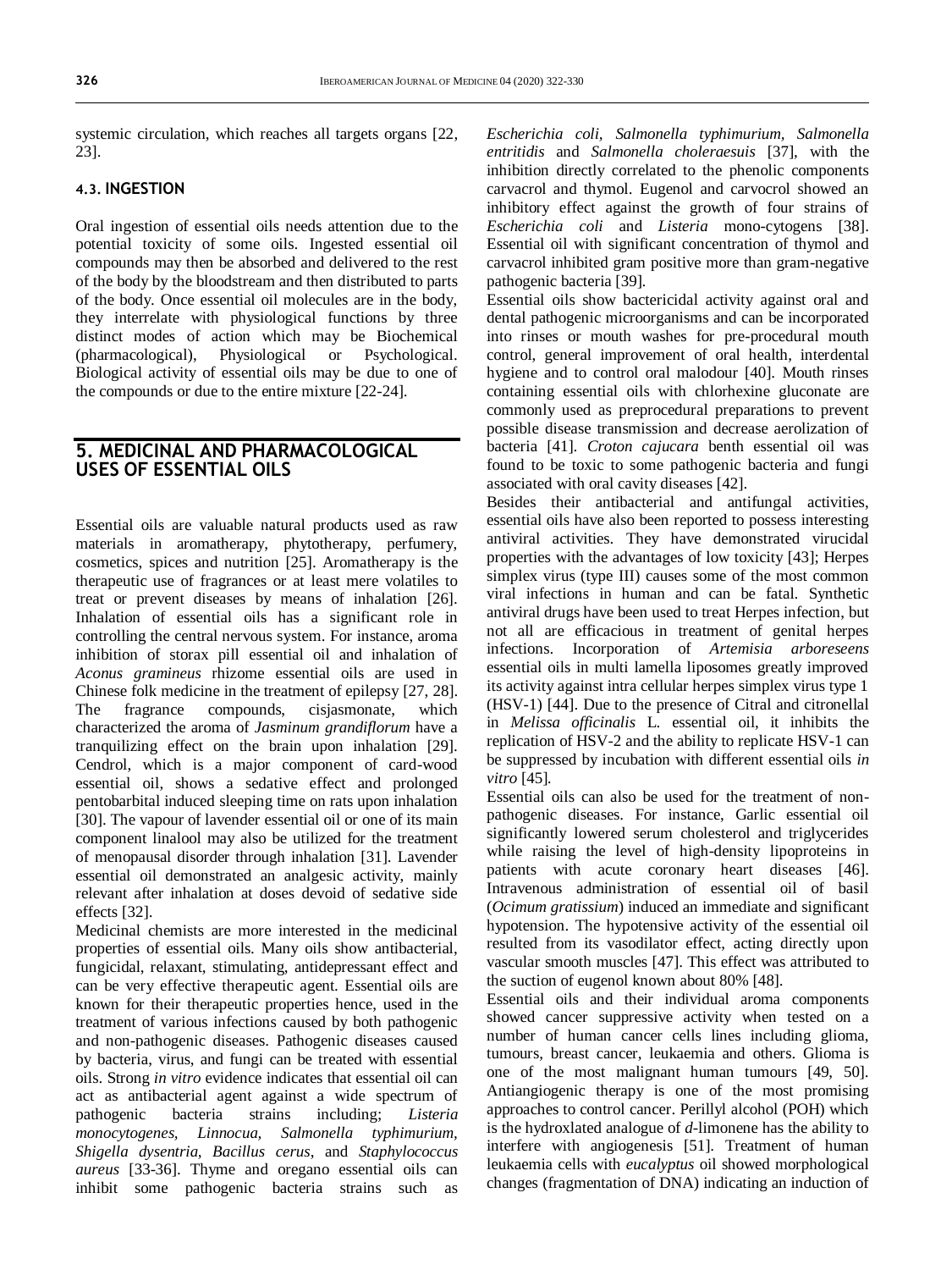apoptosis [52]. The essential oil of lemon balm (*mellisa oficinalis* L) was found to be effective against a series of human and a mouse cell line and that of *Artemisia annua*  L. Induced apoptosis of cultured hepato-carcinoma cells [53, 54]. Essential oils from Australian tea tree (*Melaleuca alternifolia*) and its major monoterpene alcohol, terpinen-4-ol, were able to induce caspase dependent apoptosis in human melanoma cells and their drug-resistant counterparts, adriamicin-resistant [55]. There was evidence to suggest that the effect of the total oil of terpinen-4-ol was caused by their interaction within the plasma membrane and subsequent reorganization of membrane lipids. Hepatic arterial infusion with Curcuma oil had a similar positive effect in treating primary liver cancer [56]. The essential oil of *Tetraclinis articulate*, (a conifer tree) showed the hallmarks of apoptosis when tested on a number of human cancer cell lines including melanoma, breast and ovarian cancer in addition to peripheral blood lymphocytes [57].

Essential oils are reported to have insecticidal properties essentially as ovicidal, larvicidal, growth inhibitor, repellence and antifeedant [58, 59]. The influence of certain oils and their constituents on the reproduction of some insect species and on morphological changes has also been reported [60].

Essential oils are used as flavouring agents. Flavours are added to food to enhance their taste and aroma. Flavouring in vanilla, is isolated from vanilla beans and methyl salicylate, which has a characteristic minty taste and odour. Essential oils and their terpene constituents may be accepted as natural alternative to synthetic skin penetration enhancers. They are characterized by their relatively low price and promising penetration enhancing activities. The mechanism of skin penetration of terpenes was postulated due to the popularity of these essential oils [61, 62]. Cineone and menthol are reported to improve the skin permeation of hydrophilic drugs better than other terpenes [63]. Menthol and limonene produce maximum permeation of melatonin and fatty acids [64]. The combination of two penetration enhancers of two different classes such as terpenes (e.g. cineole) and fatty acids (e.g. oleic acid), synergistically enhanced transdermal flux of zidovudine in addition to reducing lag time [65]. Niaouli essential oil showed a high activity for the permeation of estradiol through hairless mouse skin *in vitro* [66].

## **6. ANTIVIRAL ACTIVITIES OF ESSENTIAL OILS**

There are over 37 licensed antiviral drugs on the market [67], but numerous illnesses produced by viruses are not curable and several frequent problems in treatment are also of concern in search for therapeutic antiviral intervention [68]. The use of essential oils in aromatherapy and phytomedicine is mostly due to their antiviral, antibacterial, antifungal and antioxidant effects. The exploration and search for new and promising antiviral molecules or drugs

should therefore be explored and all potential approaches should be organized and employed [69]. New bio-active molecules can be screened to find novel antiviral agents capable of combating the novel coronavirus. Over 70% of therapies have a natural origin or were motivated by natural product chemistry. Natural products and medicinal plants have delivered up to 40% of the present antibacterial, antifungal, antiviral or anticancer molecules for the pharmaceutical industry, but science has studied only a minor fraction of potentially useful herbs and plants in its efforts to design more bio-active molecules extracted from natural products [70].

The pharmaceutical industry is increasingly targeting volatile constituents of medicinal plants with the aim of identifying lead compounds, focusing mainly on suitable alternative antiviral agents. In recent years there has been a growing interest in the use of medicinal plants and some queries regarding the security of synthetic molecules have motivated more detailed and comprehensive investigations of natural products [71].

Aromatic plants produce a diversity of chemical constituents with the potential to inhibit viral replication and chemical molecules from natural products. These plants have been used to treat a range of non-infectious and infectious illnesses and are considered as rich sources of innovative bioactive compounds [72]. Thus medicinal plants continue to be a main source of new lead bio-active molecules. Besides minor compounds from medicinal chemistry, medicinal plants are still key sources of beneficial agents for combating different diseases and infections [73]. Essential oils are among the plant-derived antiviral molecules that are being employed in phytomedicine. They prevent the replication of some viruses such as hepatitis B, human immunodeficiency virus, herpes simplex and severe acute human respiratory diseases [74, 75].

Essential oils extracted from medicinal plants have extensive use and application in phytomedicine and aromatherapy as well as in pharmaceutical industries [76]. Essential oils have several biological properties such as antibacterial, antifungal, antiviral, antioxidant, antiinflammatory, wound-healing and anti-cancer effects *in vitro* and *in vivo* [77]. For many decades, results on the antiviral activities of essential oils and their major chemical compounds lagged behind those of other strains with respect to the range of Essential oils and viruses tested and description of the mechanisms of antiviral effect [78, 79]. More recently, several investigations and reports have analyzed and described the *in vitro* activity of an extensive variety of essential oils. The *in vitro* works have been done using the enveloped influenza or herpes simplex viruses 1 or 2 (HSV-1 or -2) [80-81].

Essential oils from *Origanum acutidens* [82], *Artemisia glabella* [83], *Houttuynia cordata* [84], and *Salvia limbata*  [85] have been assessed against influenza viruses. Minami *et al.* tested oils from *Juniperus communis* (juniper), *Eucalyptus globulus* (eucalyptus), *Cupressus sempervirens*  (cypress), *Ocimum basilicum* album (tropical basil), *M.*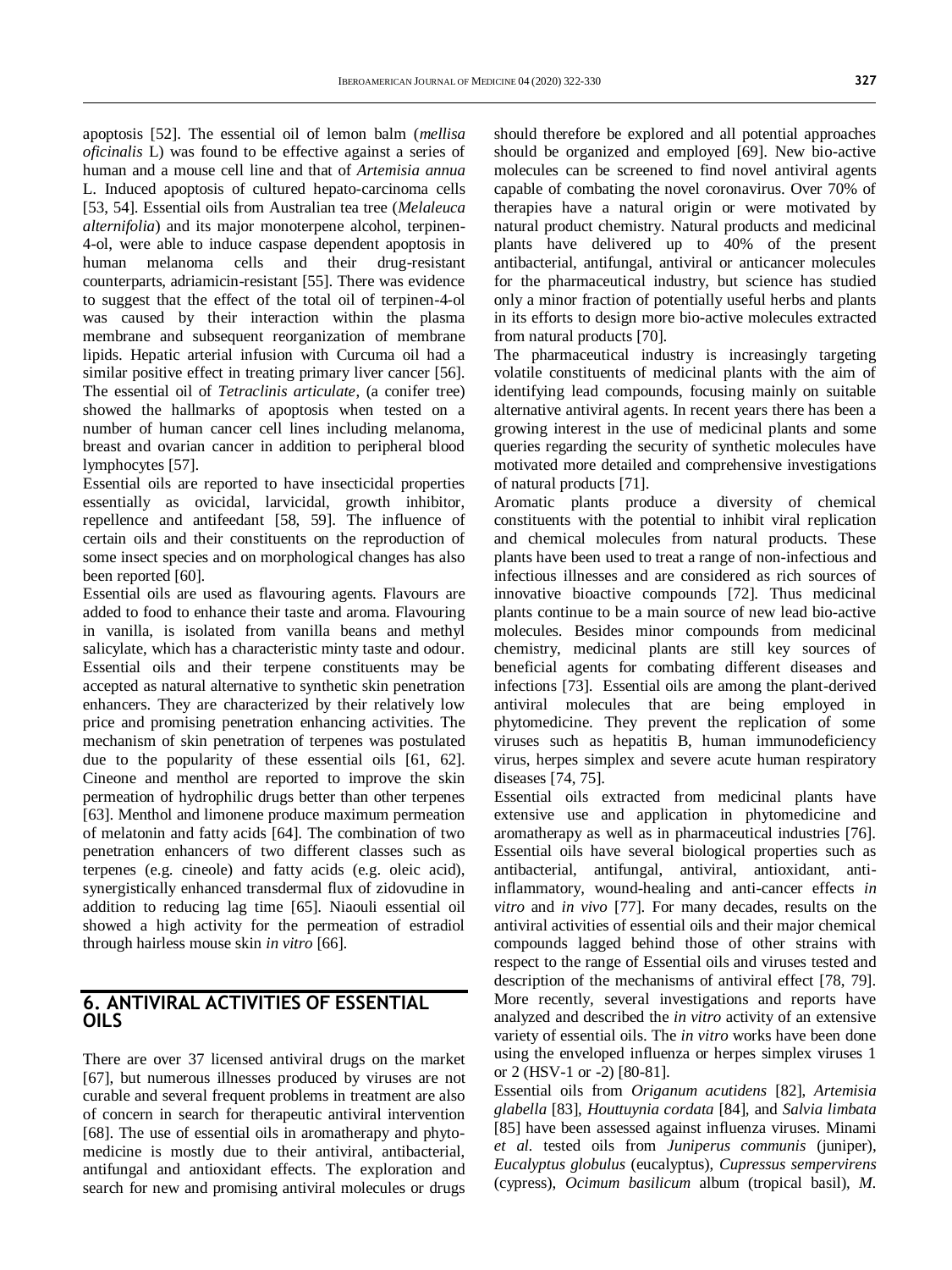*piperita* (peppermint), *M. alternifolia* (tea tree), *Citrus limonum* (lemon), *Cymbopogon citrates* (lemongrass), *Origanum majorana* (marjoram), *Ravensara aromatica*  (ravensara), *Lavandula latifolia* (lavender), and *Rosmarinus officinalis* (rosemary) against HSV-1 [86]. Apart from the more extensively evaluated influenza virus and HSV, adenovirus and mumps virus [87], dengue virus type 2 and Junin human respiratory syncytial virus [88], Human Immune-deficiency Virus (HIV) [89], yellow fever virus [90], Herpes virus [91] and the viral agent of SARS, a novel Coronavirus [92], have also been evaluated and determined against a range of essential oils and chemical compounds. In a study conducted by Wen *et al.* [93], 221 phytochemical constituents were tested for antiviral effect against severe acute respiratory syndrome associated with coronavirus (SARS-CoV) using a cell-based assay measuring SARS-CoV-induced cytopathogenic effect on Vero E6 cells. Ten diterpenoids and two sesquiterpenoids were potent inhibitors at concentrations between 3.3 and 10μM. These phytochemical constituents of essential oils were revealed for the first time to display specific and significant anti-SARS CoV effect and thus offer a new pathway for improvement of anti-SARS-CoV drugs [94].

# **7. CONCLUSIONS**

This review attempts to shed light on the therapeutic potential of essential oils and their aroma volatile constituents in the prevention or treatment of diseases. The results reviewed in this article are aimed at attracting the attention of those investigating the pharmaceutical diversity of essential oils as well as researchers seeking new drugs from natural products as therapeutic agent against the novel Coronavirus. The information presented provides a basis for reviving the old art of 'essential oil therapy' based on our modern scientific knowledge of their mechanism of action. Thus essential oils and their constituents can hopefully be considered in the future for more clinical assessment and possible applications in search for vaccines against the ravaging Coronavirus.

# **8. REFERENCES**

*1. Lai CC, Shih TP, Ko WC, Tang HJ, Hsueh PR. Severe acute respiratory syndrome coronavirus 2 (SARS-CoV-2) and coronavirus disease-2019 (COVID-19): The epidemic and the challenges. Int J Antimicrob Agents. 2020;55(3):105924. doi[: 10.1016/j.ijantimicag.2020.105924.](https://doi.org/10.1016/j.ijantimicag.2020.105924)*

*2. Wu F, Zhao S, Yu B, Chen YM, Wang W, Song ZG, et al. A new coronavirus associated with human respiratory disease in China. Nature. 2020; 579(7798):265-9. doi:* [10.1038/s41586-020-2008-3](https://doi.org/10.1038/s41586-020-2008-3)*.* 

*3. Yang X, Yu Y, Xu J, Shu H, Xia J, Liu H, et al. Clinical course and outcomes of critically ill patients with SARS-CoV-2 pneumonia in Wuhan, China: A single-centered, retrospective, observational study. Lancet Respir Med. 2020;8(5):475-81. doi[: 10.1016/S2213-2600\(20\)30079-5.](https://doi.org/10.1016/s2213-2600(20)30079-5)*

*4. Centers for Disease Control and Prevention. Symptons of Coronavirus. Available from: [https://www.cdc.gov/coronavirus/2019](https://www.cdc.gov/coronavirus/2019-ncov/about/symptoms.html) [ncov/about/symptoms.html](https://www.cdc.gov/coronavirus/2019-ncov/about/symptoms.html) (accessed June 2020)*

*5. World Health Organization. SARS (Severe Acute Respiratory Syndrome). Available from:* <https://www.who.int/ith/diseases/sars/en/> *(accessed June 2020)*

*6. World Health Organization. Middle East respiratory syndrome coronavirus (MERS-CoV). Available from:* [https://www.who.int/emergencies/mers](https://www.who.int/emergencies/mers-cov/en/)[cov/en/](https://www.who.int/emergencies/mers-cov/en/) *(accessed June 2020)*

*7. World Health Organization. Coronavirus disease (COVID-19) Situation report-133. Available from:* [https://www.who.int/emergencies/diseases/novel](https://www.who.int/emergencies/diseases/novel-coronavirus-2019/situation-reports)[coronavirus-2019/situation-reports.](https://www.who.int/emergencies/diseases/novel-coronavirus-2019/situation-reports) *(accessed June 2020)*

*8. Ahmadi L, Mirza M, Shahmir F. The volatile constituents of Artemisia marschaliana Sprengel and its secretory elements. Flavour Fragr J. 2002;17:141-3. doi[: 10.1002/ffj.1055.](https://doi.org/10.1002/ffj.1055)*

*9. Bezić N, Samanić I, Dunkić V, Besendorfer V, Puizina J. Essential oil composition and internal transcribed spacer (ITS) sequence variability of four South-Croatian Satureja species (Lamiaceae). Molecules. 2009;14(3):925-38. doi[: 10.3390/molecules14030925.](https://doi.org/10.3390/molecules14030925)*

*10. Ciccarelli D, Garbari F, Pagni AM. The flower of Myrtus communis (Myrtaceae): Secretory structures, unicellular papillae, and their ecological role. Flora. 2008;203(1):85-93. doi[: 10.1016/j.flora.2007.01.002.](https://doi.org/10.1016/j.flora.2007.01.002)*

*11. Gershenzon J. Metabolic costs of terpenoid accumulation in higher plants. J Chem Ecol. 1994;20(6):1281-1328. doi[: 10.1007/BF02059810.](https://doi.org/10.1007/bf02059810)* 

*12. Bowles EJ. The Chemistry of Aromatherapeutic Oils. 3rd ed. Griffin Press; 2003.*

*13. Gupta V, Mittal P, Bansal P, Khokra SL, Kaushik D. Pharmacological Potential of Matricaria recutita. Int J Pharm Sci Drug Res. 2010;2(1):12-6.*

*14. Martín A, Varona S, Navarrete A Cocero MJ. Encapsulation and Co-Precipitation Processes with Supercritical Fluids: Applications with Essential Oils. Open Chem Engin J. 2010;4:31-41. doi[: 10.2174/1874123101004010031.](http://dx.doi.org/10.2174/1874123101004010031)*

*15. Abdelouaheb D. Amadou D. The Therapeutic Benefits of Essential Oils. In: Bouayed J. Nutrition, Well-Being and Health. InTech Open; 2012:155-78.*

*16. Griffin SG, Wyllie SG, Markham JL, Leach DN. The role of structure and molecular properties of terpenoids in determining their antimicrobial activity. Flavour Frag J. 1999;14:322-32. doi[: 10.1002/\(SICI\)1099-](https://doi.org/10.1002/(SICI)1099-1026(199909/10)14:5%3C322::AID-FFJ837%3E3.0.CO;2-4) [1026\(199909/10\)14:5<322::AID-FFJ837>3.0.CO;2-4.](https://doi.org/10.1002/(SICI)1099-1026(199909/10)14:5%3C322::AID-FFJ837%3E3.0.CO;2-4)*

*17. Halder D, Barik RK, Dasgupta S, Deb RS. Aroma Therapy of healing; An art of healing. Indian Res J Pharm Sci. 2018;17:1540-58. doi: [10.21276/irjps.2018.5.3.2.](https://irjps.in/journal/300.pdf)*

*18. Margaris N, Koedam A, Vokou D. Aromatic Plants: basic and applied aspects. Martinus Nijhoff Publishers; 1982.*

*19. Moss M, Cook J, Wesnes K, Duckett P. Aromas of rosemary and lavender essential oils differentially affect cognition and mood in healthy adults. Int J Neurosci. 2003;113(1):15-38. doi[: 10.1080/00207450390161903.](https://doi.org/10.1080/00207450390161903)*

*20. Adorjan B, Buchbauer G. Biological properties of essential oils: an updated review. Flavour Fragr J. 2010;25: 407-26. doi[: 10.1002/ffj.2024.](https://doi.org/10.1002/ffj.2024)*

*21. Baser KHC, Buchbauer G. Handbook of essential oils: Science, Technology, and Applications. 1st ed. CRC Press; 2010.*

*22. Buchbauer G. Molecular interaction: biological effects and modes of action of essential oils. Int J Aromather. 1993;5:11-4.*

*23. Johnson AJ. Cognitive facilitation following intentional odor exposure. Sensors (Basel). 2011;11(5):5469-88. doi[: 10.3390/s110505469.](https://doi.org/10.3390/s110505469)*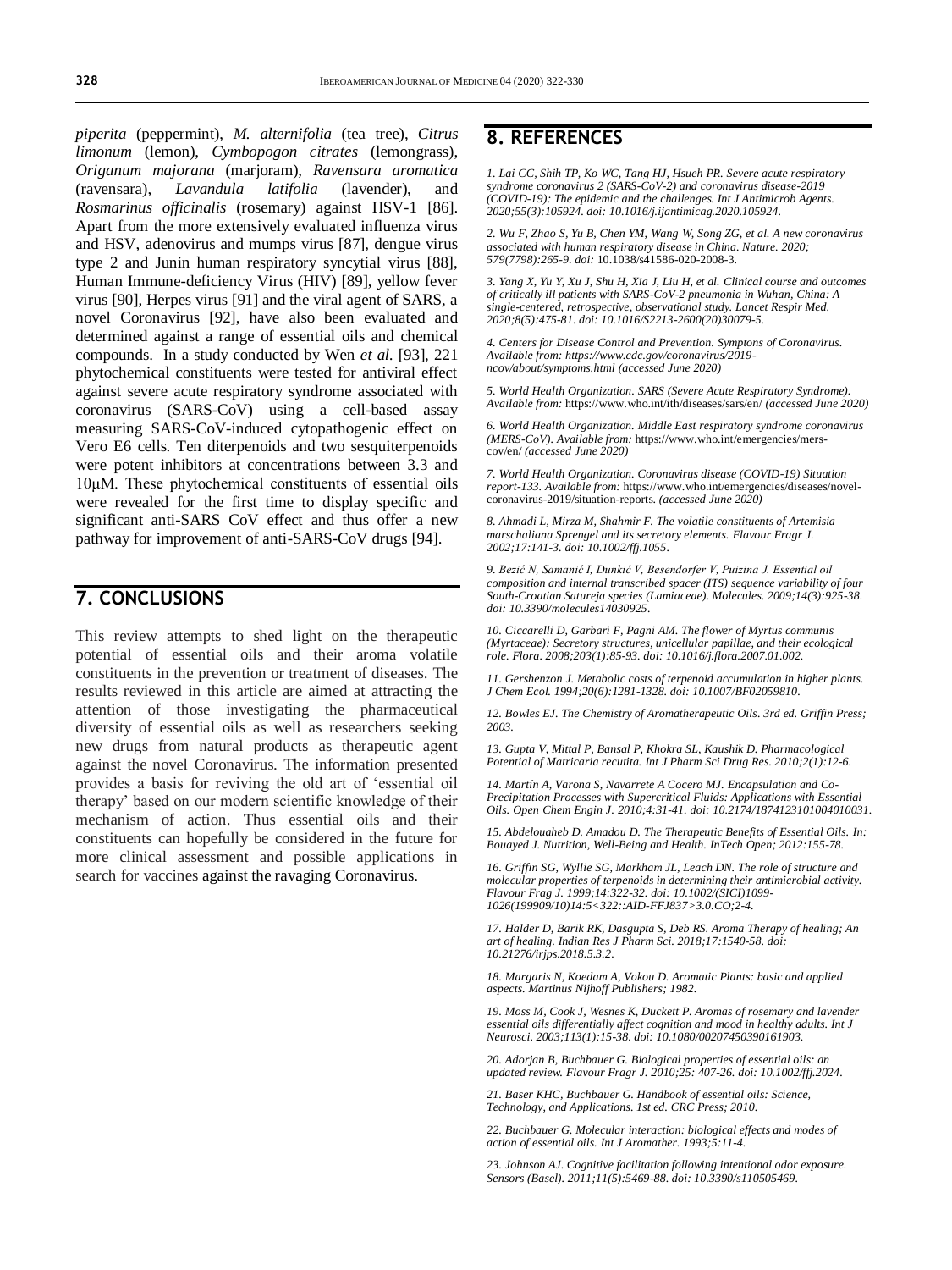*24. Shibamoto K, Mochizuki M, Kusuhara M. Aroma Therapy in Anti-Aging Medicine. Anti-Aging Med. 2010;7(6):55-9. doi[: 10.3793/jaam.7.55.](https://doi.org/10.3793/jaam.7.55)*

*25. Buchbauer G. The detailed analysis of essential oils leads to the understanding of their properties. Perfumer and flavourist. 2000;25:64-7.*

*26. Buchbauer G, Jirovetz L, Jäger W, Plank C, Dietrich H. Fragrance compounds and essential oils with sedative effects upon inhalation. J Pharm Sci. 1993;82(6):660-4. doi[: 10.1002/jps.2600820623.](https://doi.org/10.1002/jps.2600820623)* 

*27. Koo BS, Park KS, Ha JH, Park JH, Lim JC, Lee DU. Inhibitory effects of the fragrance inhalation of essential oil from Acorus gramineus on central nervous system. Biol Pharm Bull. 2003;26(7):978-82. doi[: 10.1248/bpb.26.978.](https://doi.org/10.1248/bpb.26.978)* 

*28. Koo BS, Lee SI, Ha JH, Lee DU. Inhibitory effects of the essential oil from SuHeXiang Wan on the central nervous system after inhalation. Biol Pharm Bull. 2004;27(4):515-9. doi[: 10.1248/bpb.27.515.](https://doi.org/10.1248/bpb.27.515)* 

*29. Hossain SJ, Aoshima H, Koda H, Kiso Y. Fragrances in oolong tea that enhance the response of GABAA receptors. Biosci Biotechnol Biochem. 2004;68(9):1842-8. doi[: 10.1271/bbb.68.1842.](https://doi.org/10.1271/bbb.68.1842)* 

*30. Kagawa D, Jokura H, Ochiai R, Tokimitsu I, Tsubone H. The sedative effects and mechanism of action of cedrol inhalation with behavioral pharmacological evaluation. Planta Med. 2003;69(7):637-641. doi[: 10.1055/s-](https://doi.org/10.1055/s-2003-41114)[2003-41114.](https://doi.org/10.1055/s-2003-41114)*

*31. Yamada K, Mimaki Y, Sashida Y. Effects of inhaling the vapor of Lavandula burnatii super-derived essential oil and linalool on plasma adrenocorticotropic hormone (ACTH), catecholamine and gonadotropin levels in experimental menopausal female rats. Biol Pharm Bull. 2005;28(2):378-9. doi[: 10.1248/bpb.28.378.](https://doi.org/10.1248/bpb.28.378)*

*32. Barocelli E, Calcina F, Chiavarini M, et al. Antinociceptive and gastroprotective effects of inhaled and orally administered Lavandula hybrida Reverchon "Grosso" essential oil. Life Sci. 2004;76(2):213-23. doi: 10.1016/j.lfs.2004.08.008.* 

*33. Jirovetz L, Buchbauer G, Denkova Z. Antimicrobial testing and gaschromatographic analysis of pure oxygenated monoterpenes 1,8-cineol, alpha-terpineol, terpene-4-ol and camphor as well as target compounds in essential oils of pine (Pinus pinaster) rosemary (Rosmarinus officinalis) and tea tree (Melaleuca alternifolia). Sci Pharm 2005;73(1):27-39. doi: [10.3797/scipharm.aut-05-03.](https://doi.org/10.3797/scipharm.aut-05-03)*

*34. Burt S. Essential oils: their antibacterial properties and potential applications in foods--a review. Int J Food Microbiol. 2004;94(3):223-53. doi: [10.1016/j.ijfoodmicro.2004.03.022.](https://doi.org/10.1016/j.ijfoodmicro.2004.03.022)*

*35. Dadalioglu I, Evrendilek GA. Chemical compositions and antibacterial effects of essential oils of Turkish oregano (Origanum minutiflorum), bay laurel (Laurus nobilis), Spanish lavender (Lavandula stoechas L.), and fennel (Foeniculum vulgare) on common foodborne pathogens. J Agric Food Chem. 2004;52(26):8255-60. doi[: 10.1021/jf049033e.](https://doi.org/10.1021/jf049033e)*

*36. Nguefack J, Budde BB, Jakobsen M. Five essential oils from aromatic plants of Cameroon: their antibacterial activity and ability to permeabilize the cytoplasmic membrane of Listeria innocua examined by flow cytometry. Lett Appl Microbiol. 2004;39(5):395-400. doi[: 10.1111/j.1472-765X.2004.01587.x.](https://doi.org/10.1111/j.1472-765x.2004.01587.x)* 

*37. Peñalver P, Huerta B, Borge C, Astorga R, Romero R, Perea A. Antimicrobial activity of five essential oils against origin strains of the Enterobacteriaceae family. APMIS. 2005;113(1):1-6. doi[: 10.1111/j.1600-](https://doi.org/10.1111/j.1600-0463.2005.apm1130101.x) [0463.2005.apm1130101.x.](https://doi.org/10.1111/j.1600-0463.2005.apm1130101.x)* 

*38. Gaysinsky S, Davidson PM, Bruce BD, Weiss J. Growth inhibition of Escherichia coli O157:H7 and Listeria monocytogenes by carvacrol and eugenol encapsulated in surfactant micelles. J Food Prot. 2005;68(12):2559- 66. doi[: 10.4315/0362-028x-68.12.2559.](https://doi.org/10.4315/0362-028x-68.12.2559)* 

*39. Nevas M, Korhonen AR, Lindström M, Turkki P, Korkeala H. Antibacterial efficiency of Finnish spice essential oils against pathogenic and spoilage bacteria. J Food Prot. 2004;67(1):199-202. doi[: 10.4315/0362-028x-67.1.199.](https://doi.org/10.4315/0362-028x-67.1.199)* 

*40. Yengopal V. The use of essential oil mouthwashes as preprocedural rinses for infection control. SADJ. 2004;59(6):247-50.* 

*41. Hennessy B, Joyce A. A survey of preprocedural antiseptic mouth rinse use in Army dental clinics. Mil Med. 2004;169(8):600-3. doi: [10.7205/milmed.169.8.600.](https://doi.org/10.7205/milmed.169.8.600)* 

*42. Alviano WS, Mendonça-Filho RR, Alviano DS, Bizzo HT, Souto-Padrón T, Rodrigues ML. Antimicrobial activity of Croton cajucara Benth linalool-rich essential oil on artificial biofilms and planktonic microorganisms. Oral Microbial Immunol. 2005;20(2):101-5. doi[: 10.1111/j.1399-](https://doi.org/10.1111/j.1399-302x.2004.00201.x) [302X.2004.00201.x.](https://doi.org/10.1111/j.1399-302x.2004.00201.x)*

*43. Baqui AA, Kelley JI, Jabra-Rizk MA, Depaola LG, Falkler WA, Meiller TF. In vitro effect of oral antiseptics on human immunodeficiency virus-1 and herpes simplex virus type 1. J Clin Periodontol. 2001;28(7):610-6. doi: [10.1034/j.1600-051x.2001.028007610.x.](https://doi.org/10.1034/j.1600-051x.2001.028007610.x)*

*44. Sinico C, De Logu A, Lai F, Valenti D, Manconi M, Loy G, et al. Liposomal incorporation of Artemisia arborescens L. essential oil and in vitro antiviral activity. Eur J Pharm Biopharm. 2005;59(1):161-8. doi: [10.1016/j.ejpb.2004.06.005.](https://doi.org/10.1016/j.ejpb.2004.06.005)* 

*45. Allahverdiyev A, Duran N, Ozguven M, Koltas S. Antiviral activity of the volatile oils of Melissa officinalis L. against Herpes simplex virus type-2. Phytomedicine. 2004;11(7-8):657-61. doi[: 10.1016/j.phymed.2003.07.014.](https://doi.org/10.1016/j.phymed.2003.07.014)*

*46. Bordia A. Effect of garlic on blood lipids in patients with coronary heart disease. Am J Clin Nutr. 1981;34(10):2100-3. doi[: 10.1093/ajcn/34.10.2100.](https://doi.org/10.1093/ajcn/34.10.2100)*

*47. Lahlou S, Interaminense Lde F, Leal-Cardoso JH, Morais SM, Duarte GP. Cardiovascular effects of the essential oil of Ocimum gratissimum leaves in rats: role of the autonomic nervous system. Clin Exp Pharmacol Physiol. 2004;31(4):219-25. doi[: 10.1111/j.1440-1681.2004.03976.x.](https://doi.org/10.1111/j.1440-1681.2004.03976.x)* 

*48. Deyama T, Horiguchi T. Studies on the components of essential oil (Eugenia caryophylatta Thumberg). Yakugaku Zasshi .1971;91(12):1383-6. doi[: 10.1248/yakushi1947.91.12\\_1383.](https://doi.org/10.1248/yakushi1947.91.12_1383)*

*49. DeAngelis LM. Brain tumors. N Engl J Med. 2001;344(2):114-23. doi: [10.1056/NEJM200101113440207.](https://doi.org/10.1056/nejm200101113440207)* 

*50. Tan P, Zhong W, Cai W. Clinical study on treatment of 40 cases of malignant brain tumour by elemene emulsion injection. Zhongguo Zhong Xi Yi Jie He Za Zhi. 2000;20(9):645-8.*

*51. Loutrari H, Hatziapostolou M, Skouridou V, et al. Perillyl alcohol is an angiogenesis inhibitor. J Pharmacol Exp Ther. 2004;311(2):568-75. doi: [10.1124/jpet.104.070516.](https://doi.org/10.1124/jpet.104.070516)* 

*52. Moteki H, Hibasami H, Yamada Y, Katsuzaki H, Imai K, Komiya T. Specific induction of apoptosis by 1,8-cineole in two human leukemia cell lines, but not a in human stomach cancer cell line. Oncol Rep. 2002;9(4):757-60.* 

*53. de Sousa AC, Alviano DS, Blank AF, Alves PB, Alviano CS, Gattass CR. Melissa officinalis L. essential oil: antitumoral and antioxidant activities. J Pharm Pharmacol. 2004;56(5):677-81. doi[: 10.1211/0022357023321.](https://doi.org/10.1211/0022357023321)*

*54. Li Y, Li M, Wang L. Induction of apoptosis of cultured hepatocarcinoma cell by essential oil of Artemisia Annul L. Sichuan Da Xue Xue Bao Yi Xue Ban. 2004;35(3):337-9.*

*55. Calcabrini A, Stringaro A, Toccacieli L, et al. Terpinen-4-ol, the main component of Melaleuca alternifolia (tea tree) oil inhibits the in vitro growth of human melanoma cells. J Invest Dermatol. 2004;122(2):349-60. doi: [10.1046/j.0022-202X.2004.22236.x.](https://doi.org/10.1046/j.0022-202x.2004.22236.x)* 

*56. Cheng J, Chang G, Wu W. A controlled clinical study between hepatic arterial infusions with embolized Curcuma aromatic oil and chemical drugs in treating primary liver cancer. Zhongguo Zhong Xi Yi Jie He Za Zhi. 2001;21(3):165-7.*

*57. Buhagiar JA, Podesta MT, Wilson AP, Micallef MJ, Ali S. The induction of apoptosis in human melanoma, breast and ovarian cancer cell lines using an essential oil extract from the conifer Tetraclinis articulata. Anticancer Res. 1999;19(6B):5435-43.* 

*58. Isman MB, Koul O, Luczynski A. Insecticidal and antifeedant bioactivities of Neem oils and their relationship to Azadiractin content. J Agric Food Chem. 1990; 38(6):1406-7. doi: [10.1021/jf00096a024.](https://doi.org/10.1021/jf00096a024)*

*59. Dale D, Saradamma K. Insect antifeedant action of some essential oils. Pesticides. 1981;15,21-2.*

*60. Smet H, Van Mellaert H, Rans M. The effect on mortality and reproduction of β-asarone vapours on two insect species of stored grain. Med Fac Landbonwet Rijksuniv Gent. 1987;51:1197-203.*

*61. Barry BW. Lipid-protein-partitioning theory of skin penetration enhancement. J Control Release. 1991;15(3):237-48. doi[: 10.1016/0168-](https://doi.org/10.1016/0168-3659(91)90115-T) [3659\(91\)90115-T.](https://doi.org/10.1016/0168-3659(91)90115-T)*

*62. Higaki K, Amnuilkit C, Kimura T. Strategies for overcoming the stratum corneum: chemical and physical approaches. Am J Drug Deliv. 2003; 1:187- 214.*

*63. Narishetty ST, Panchagnula R. Transdermal delivery of zidovudine: effect of terpenes and their mechanism of action. J Control Release. 2004;95(3):367- 79. doi[: 10.1016/j.jconrel.2003.11.022.](https://doi.org/10.1016/j.jconrel.2003.11.022)*